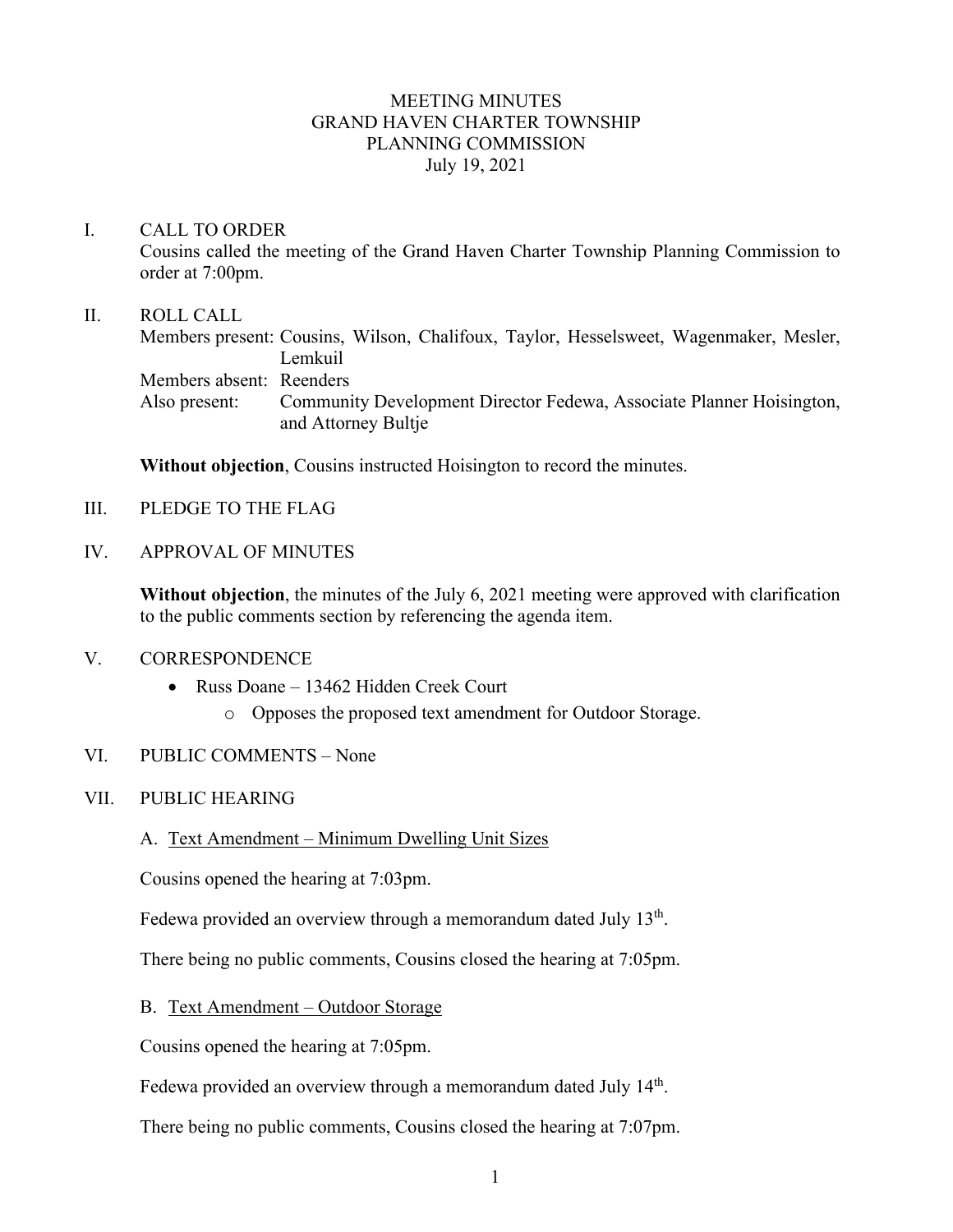## VIII. OLD BUSINESS

### A. Text Amendment – Minimum Dwelling Unit Sizes

The Planning Commission noted the following points of discussion:

• Requested staff clarify the language to indicate the minimum floor area for the R-3 district is per unit and incorporate a reference to Section 2.14 for the R-4 district.

**Motion** by Wagenmaker, supported by Wilson, to recommend the Township Board **approve** the proposed Zoning Text Amendment Ordinance concerning the Minimum Floor Area for Dwelling Units with the per unit clarification for R-3 and Section 2.14 reference for R-4.

**Which motion carried**, as shown by the following roll call:

Ayes: Wilson, Chalifoux, Hesselsweet, Wagenmaker, Mesler Nays: Cousins, Taylor, Lemkuil Absent: Reenders

### B. Text Amendment - Outdoor Storage

The Planning Commission noted the following points of discussion:

- A member expressed concern over the text amendment because of the opposition received from residents.
- Attorney Bultje clarified the Planning Commission is obligated to make a recommendation to the Township Board on how to proceed with the text amendment because they are the legislative body with the authority to amend ordinances.

**Motion** by Chalifoux, supported by Hesselsweet to recommend the Township Board **approve** the proposed Zoning Text Amendment Ordinance with draft date 7/14/2021, concerning Outdoor Storage. **Which motion carried**, with Wagenmaker voting no because residents have expressed concerns.

## C. Site Plan Review – Southtown Market – Addition + Conceptual Gas Station

Fedewa provided an overview through a memorandum dated July 14<sup>th</sup>.

The project architect, Gordan Julius, and the property owner Tony Singh and his father were present to provide information:

- Will accept an agreement allowing the owner to delay Phase 1 improvements until Phase 2, but if the delayed items are not completed within 2 years, after providing written notification to the owner 6 months to complete the specified items, or the Township will perform the work and assess the expenses against the property taxes.
- Requesting a temporary dumpster enclosure with arborvitae trees and opaque gate in the south yard because the permanent Phase 2 location will include block walls.
- Intends to stripe the parking lot as part of Phase 1.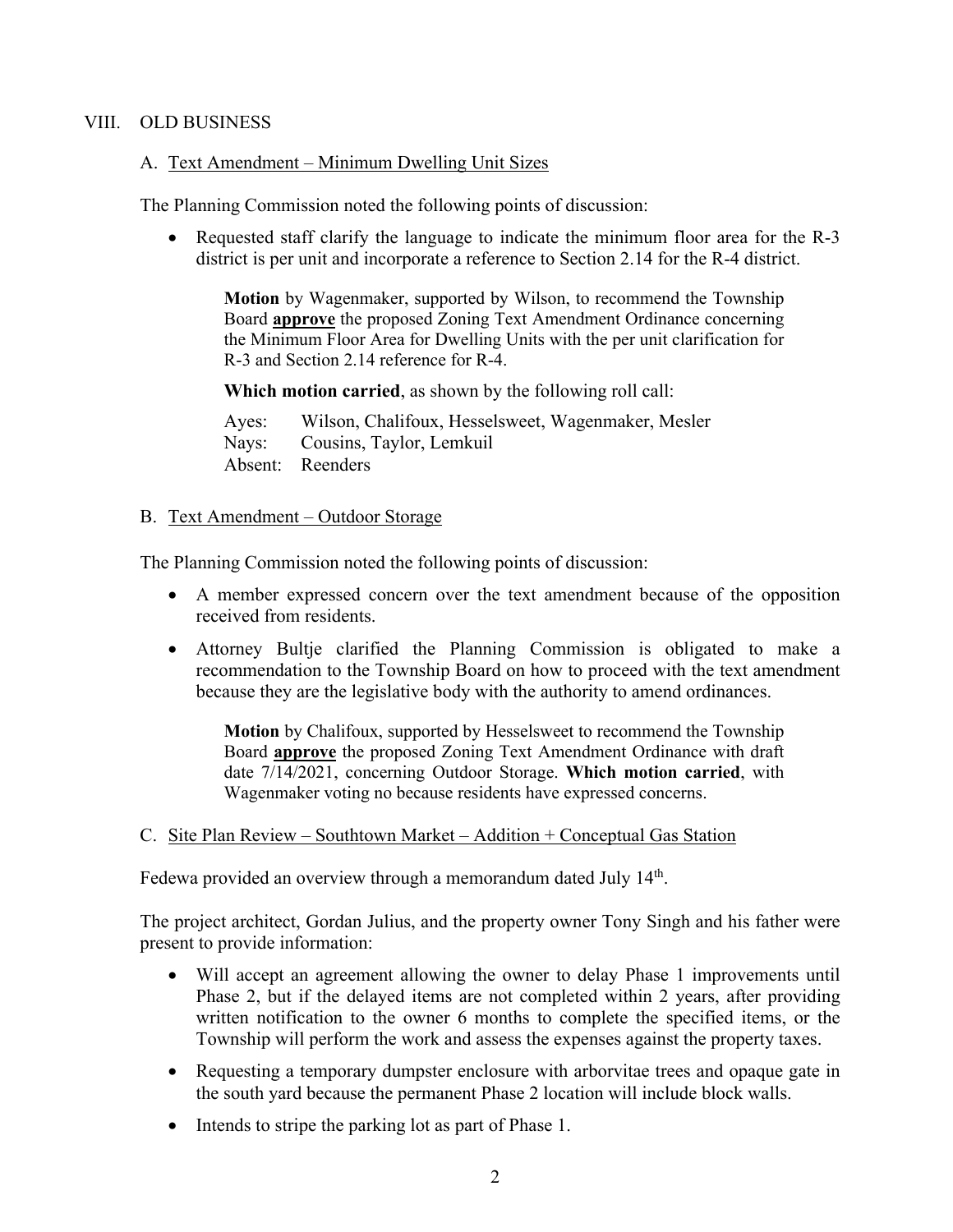The Planning Commission noted the following points of discussion:

- Directed the applicant to install some new landscaping in the northeast corner of the property to help with the aesthetics during the phased upgrades. It is anticipated this landscaping will be permanent and remain during both construction phases.
- Inquired about compliance standards to review the food truck.
	- o Fedewa explained initial research on permanent food truck locations has been completed and found there are no such regulations. All provisions being found are related to temporary locations. Planning Commission will need to discuss and determine appropriate regulations at a future meeting.

**Motion** by Taylor, supported by Hesselsweet**,** to **table** the Site Plan Review application, and direct the applicant to make the following revisions:

- 1. Shall provide a revised Phase 1 site plan that is scaled, includes dimensional callouts, and is signed and sealed.
- 2. Shall add a general note to the site plan that the parking lot will be striped as part of Phase 1.
- 3. Shall add the dimensions of the loading zone to the site plan and a general note that it will be striped as part of Phase 1.
- 4. Shall add dumpster enclosure detail to the site plan and a general note indicating 6' minimum height arborvitaes will be planted 3' off center around three sides of the dumpster with a wooden slat gate along the front.
- 5. Shall revise the Phase 1 landscaping plan to include landscaping in the northeast corner of the site.
- 6. Shall provide information to determine the number of trees required to be planted for each phase.
- 7. Shall provide correspondence from Ottawa County Water Resources indicating a permit is not required.
- 8. Shall create the Exhibit Site Plan that will be incorporated into an agreement, which will be drafted by the Township Attorney. The Exhibit Site Plan shall identify the Phase 1 improvements that are being delayed until Phase 2. In the event Phase 2 does not come to fruition, the applicant will be required to comply with the Exhibit Site Plan.

# **Which motion carried unanimously.**

# IX. NEW BUSINESS

A. Information Packet – Eastbrook Homes – Comparable Housing Developments

Fedewa provided an overview through a memorandum dated July  $12<sup>th</sup>$ .